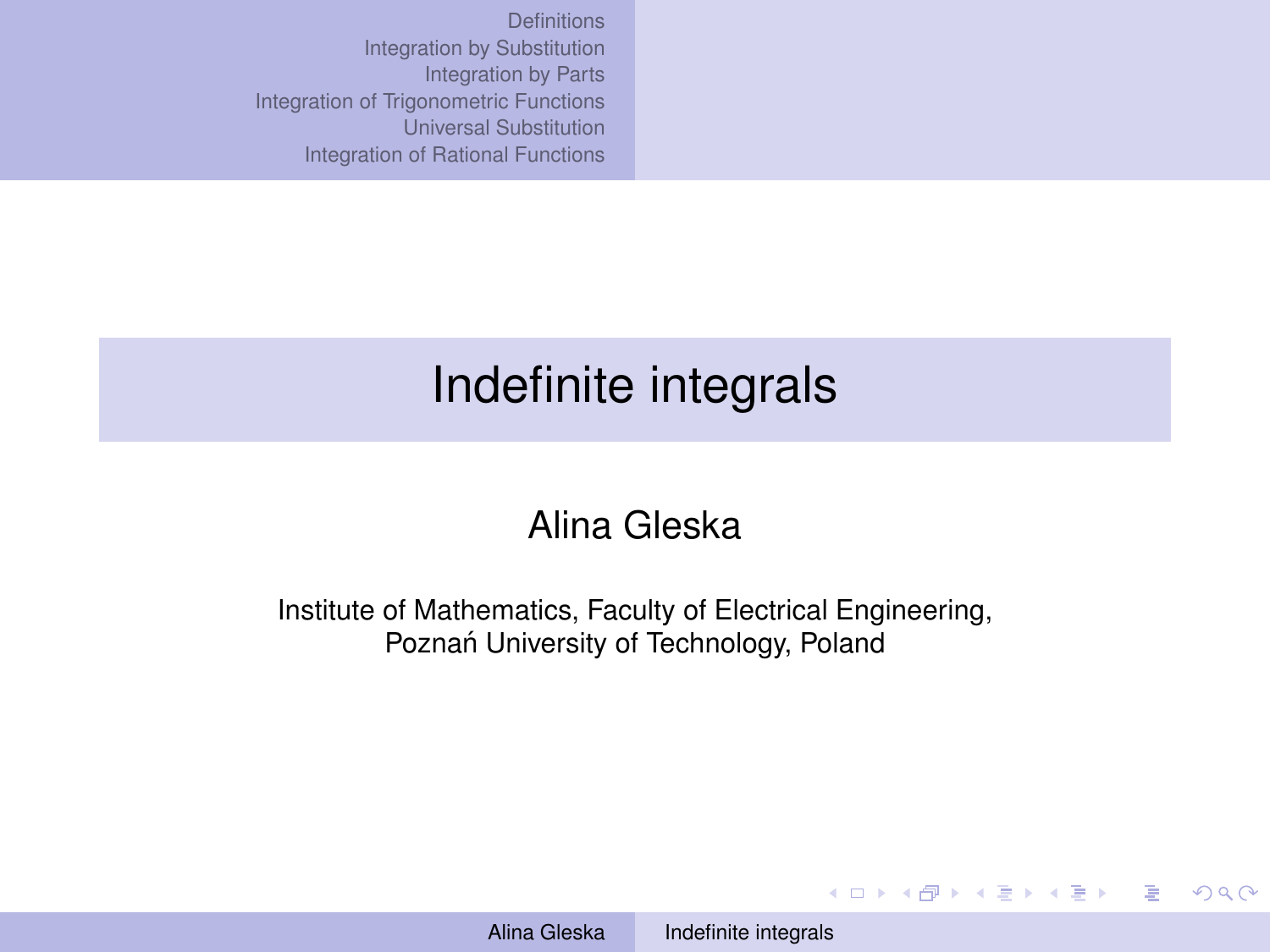## Indefinite integrals

<span id="page-1-0"></span>Until now we were concerned with the basic problem: "Given a function *f* find its derivative f'". But now we have an equally important problem: "Given a function *f* find a function whose derivative is the same as *f*".

## **Definition**

A function *F* is said to be an antiderivative of a function *f* if  $F'(x) = f(x)$  on some interval.

## Example

An antiderivative of  $f(x) = x^2$  is  $F(x) = \frac{1}{3}x^3$  since  $F'(x) = x^2$ (but also  $F(x) = \frac{1}{3}x^3 + 10$ ,  $F(x) = \frac{1}{3}x^3 - \pi$  and so on).

#### Theorem

*If*  $G'(x) = F'(x)$  for all x in some interval [a, b], then  $G(x) = F(x) + C$ , where C is a constant, f[or a](#page-0-0)[ll](#page-2-0)  $x \neq n$  $x \neq n$  $x \neq n$  $x \neq n$  the [in](#page-1-0)[t](#page-1-0)e[r](#page-5-0)[va](#page-0-0)[l.](#page-12-0)  $290$ Alina Gleska [Indefinite integrals](#page-0-0)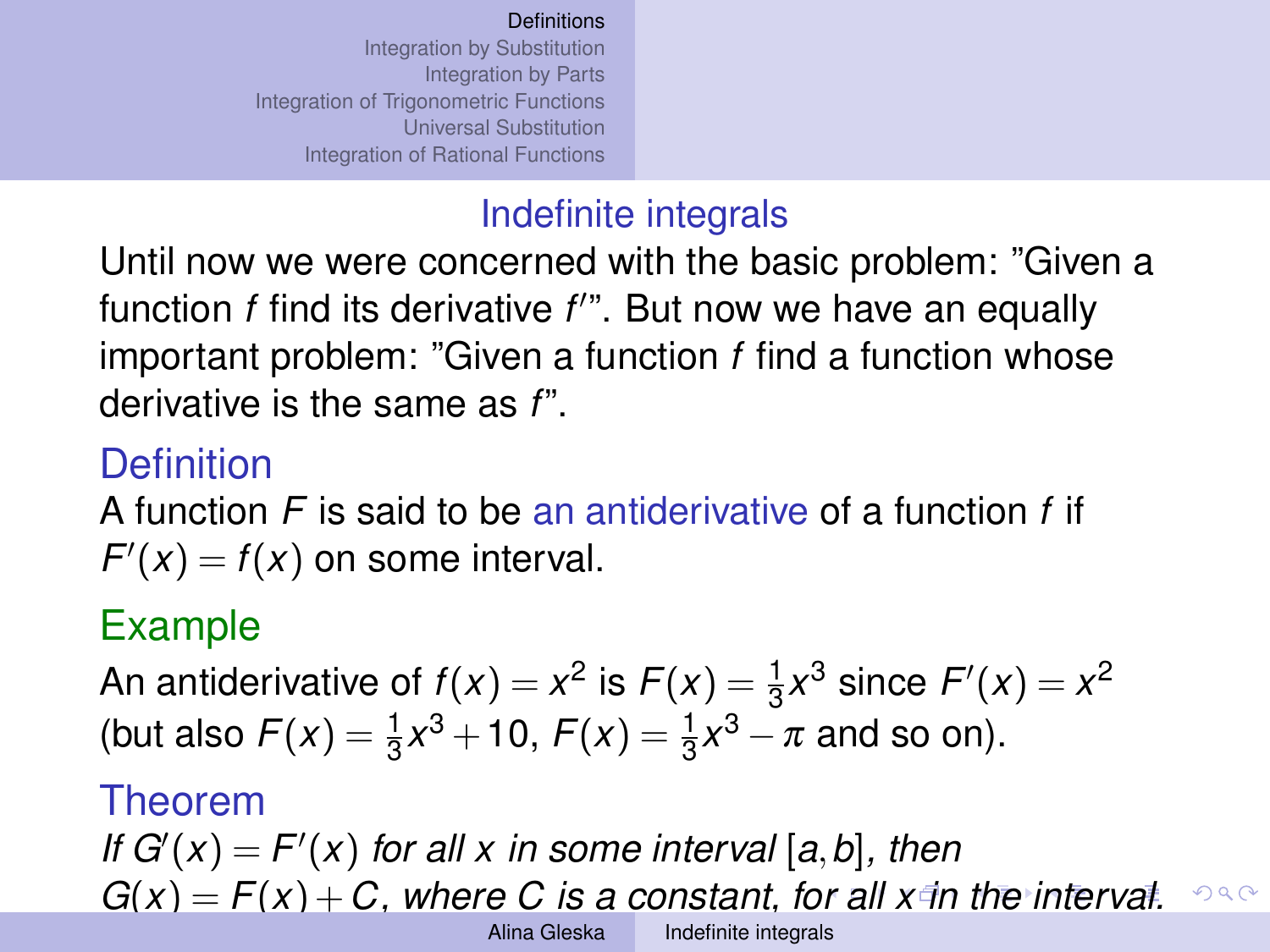## <span id="page-2-0"></span>**Definition**

For convenience let's introduce a notation for an antiderivative of a function. If  $F'(x) = f(x)$ , we represent the most general antiderivative of *f* by

$$
\int f(x)dx = F(x) + C.
$$

The symbol  $\int$  is called an integral sign, and the notation  $\int f(x)dx$  is called the indefinite integral of  $f(x)$  with respect to *x*. The function  $f(x)$  is called the integrand. The process of finding an antiderivative is called antidifferentiation or integration. The number *C* is called a constant of integration.

イロン イ押ン イヨン イヨン 一重

 $\Omega$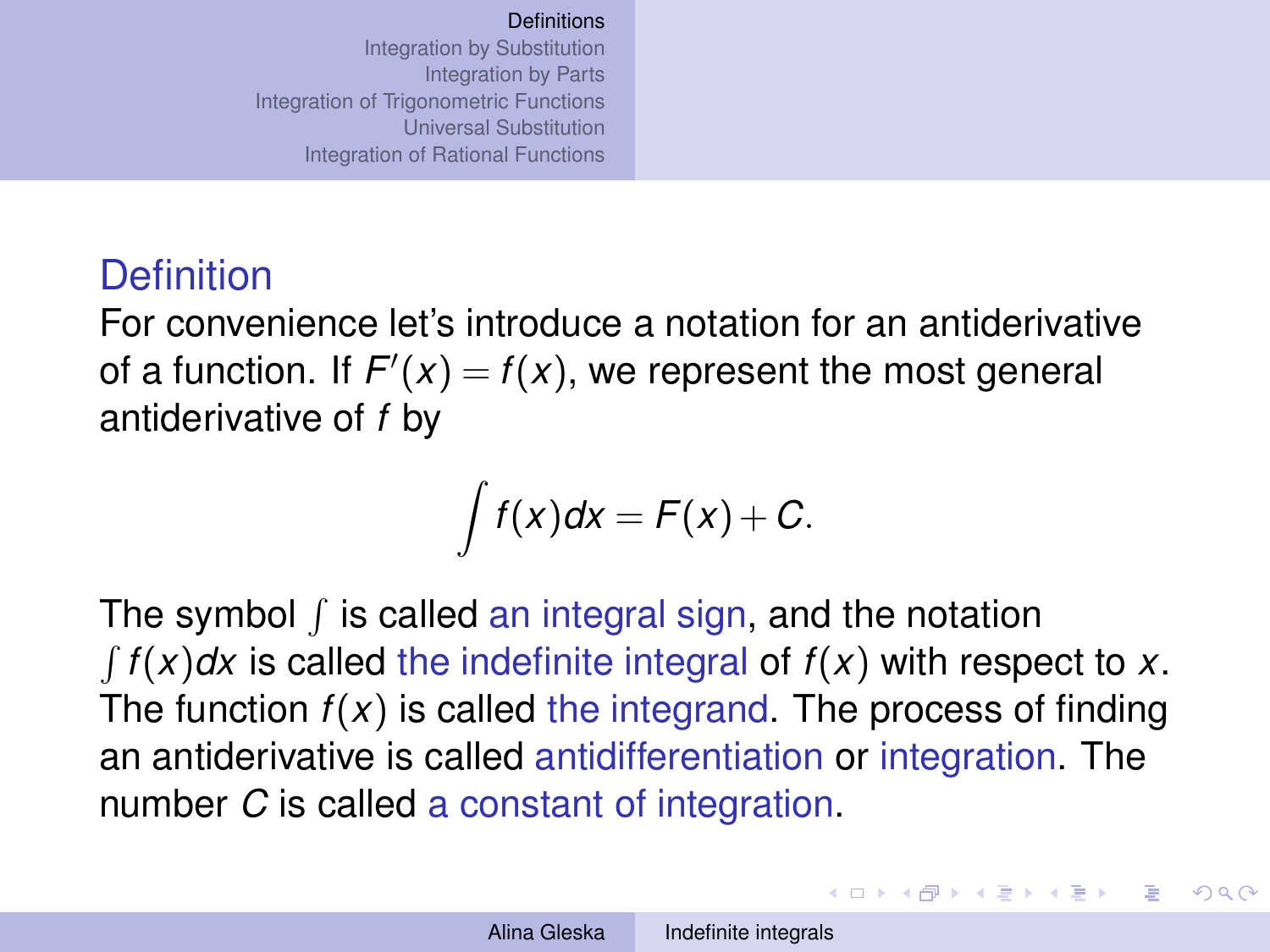#### Integrals of Elementary Functions

<span id="page-3-0"></span>• 
$$
\int x^{\alpha} dx = \frac{1}{\alpha + 1} x^{\alpha + 1} + C, \text{ where } \alpha \neq -1
$$

\n• 
$$
\int \frac{1}{x} dx = \ln|x| + C,
$$

\n• 
$$
\int a^{x} dx = \frac{a^{x}}{\ln(a)} + C \Rightarrow \int e^{x} dx = e^{x} + C,
$$

\n• 
$$
\int \sin(x) dx = -\cos(x) + C,
$$

\n• 
$$
\int \cos(x) dx = \sin(x) + C,
$$

\n• 
$$
\int \frac{1}{\cos^{2}(x)} dx = \tan(x) + C,
$$

\n• 
$$
\int \frac{1}{\sin^{2}(x)} dx = \cot(x) + C,
$$

\n• 
$$
\int \frac{1}{1 + x^{2}} dx = \arctan(x) + C,
$$

\n• 
$$
\int \frac{1}{\sqrt{1 - x^{2}}} dx = \arcsin(x) + C.
$$

イロトメ 伊 メスミドメミド ジミックダウ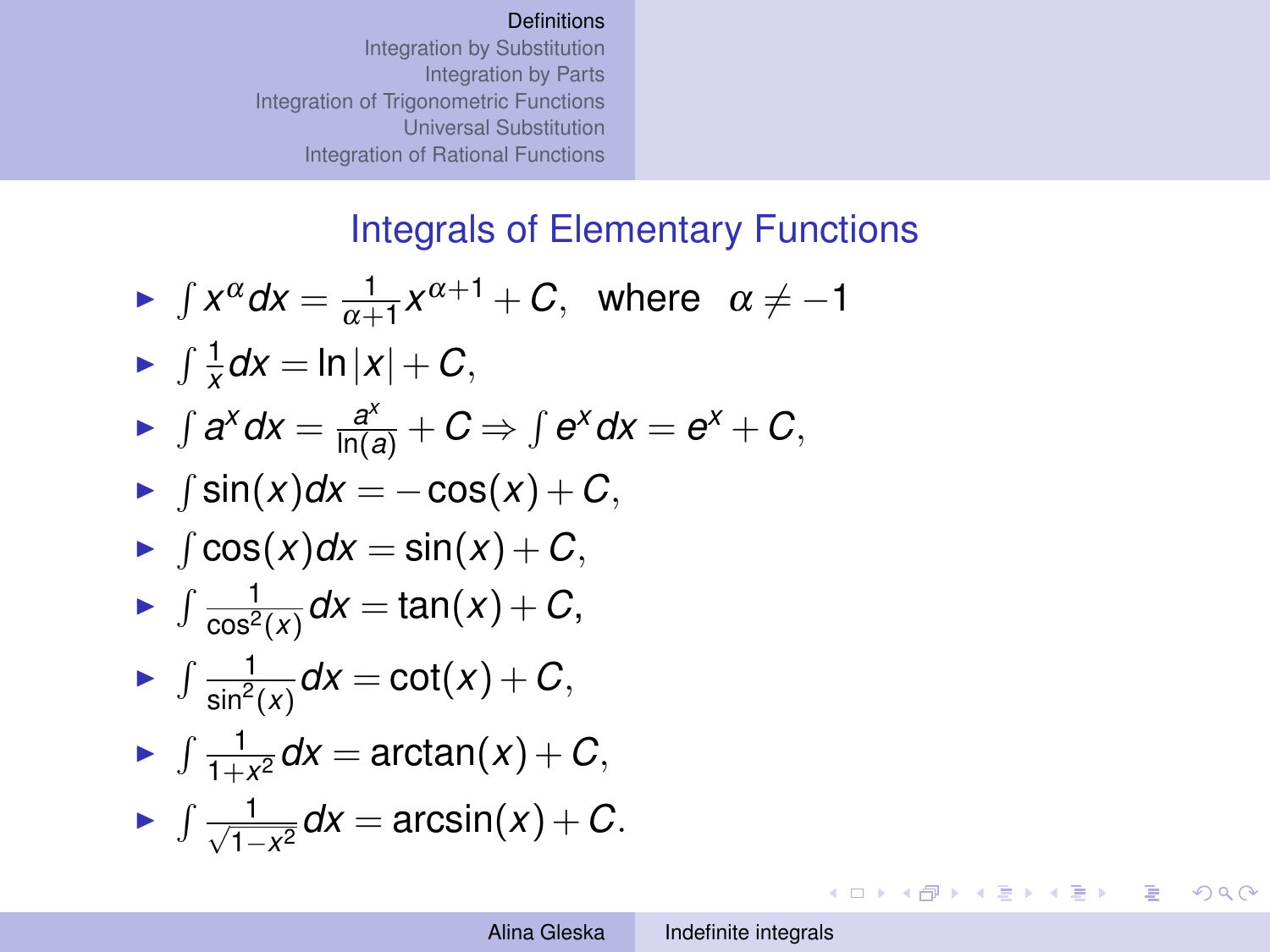<span id="page-4-0"></span>Theorem (Linearity of Indefinite Integrals) If  $F'(x) = f(x)$  and  $G'(x) = g(x)$ , and a, b are constants, then:

$$
\int a \cdot f(x) \pm b \cdot g(x) dx = a \cdot \int f(x) dx \pm b \cdot \int g(x) dx =
$$

$$
= a \cdot F(x) \pm b \cdot G(x) + C.
$$

#### Example



 $\Omega$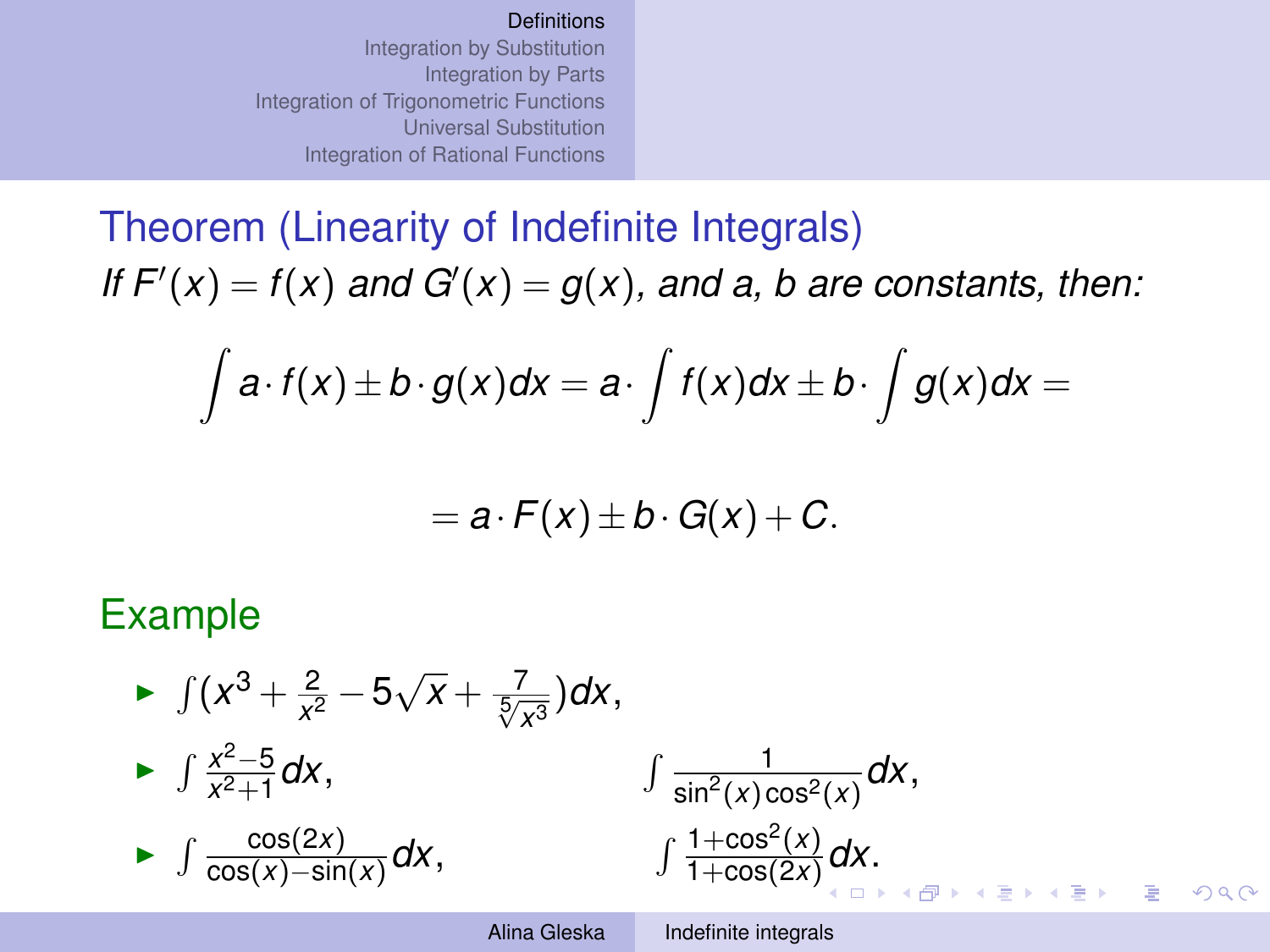<span id="page-5-0"></span>Theorem (Integration by substitution) *If F is an antiderivative of f, then*

$$
\int f(g(x))g'(x)dx = F(g(x)) + C.
$$

## Example

1. 
$$
\int \frac{1}{ax+b} dx = \int dt = ax + b \ dt = a \cdot dx = \int \frac{dt}{a \cdot t} = \frac{1}{a} \ln|t| + C =
$$
  
\n $\frac{1}{a} \ln|ax+b| + C,$   
\n2.  $\int \frac{f'(x)}{f(x)} dx = \int \frac{t = f(x)}{dt = f'(x) \cdot dx} = \int \frac{dt}{t} = \ln|t| + C = \ln|f(x)| + C.$ 

イロト イ押 トイヨ トイヨ トーヨー

 $2990$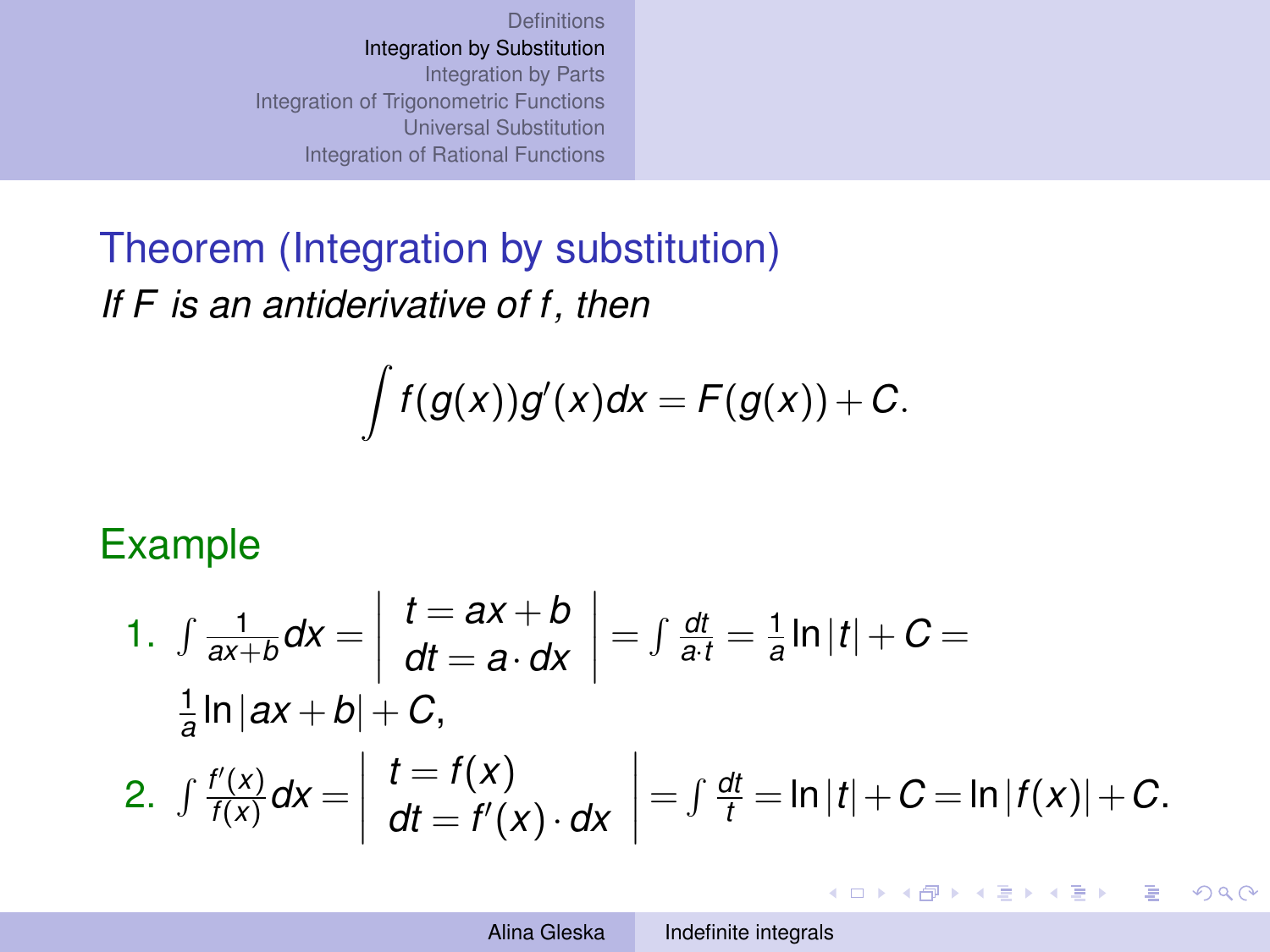## Example

Evaluate the integrals: 
$$
\int \frac{1}{2x+5} dx
$$
,  $\int \frac{2x+5}{x^2+5x+12} dx$ ,  $\int \frac{1}{(7x+13)^{29}} dx$ ,  
\n $\int \frac{1}{\sqrt{5x+7}} dx$ ,  $\int x\sqrt{x^2+5} dx$ ,  $\int \frac{x^3}{\sqrt[5]{x^4+3}} dx$ ,  $\int \tan(x) dx$ ,  $\int \cot(x) dx$ ,  
\n $\int \sin^5(x) \cos(x) dx$ ,  $\int \sin(7x) dx$ ,  $\int \frac{1}{x^2+25} dx$ ,  $\int \frac{e^x}{1+e^{2x}} dx$ ,  $\int \frac{e^{2x}}{e^x-1} dx$ ,  
\n $\int \frac{\cos(x)}{\sqrt{4-9\sin^2(x)}} dx$ .

KID KAR KE KE KE YA GA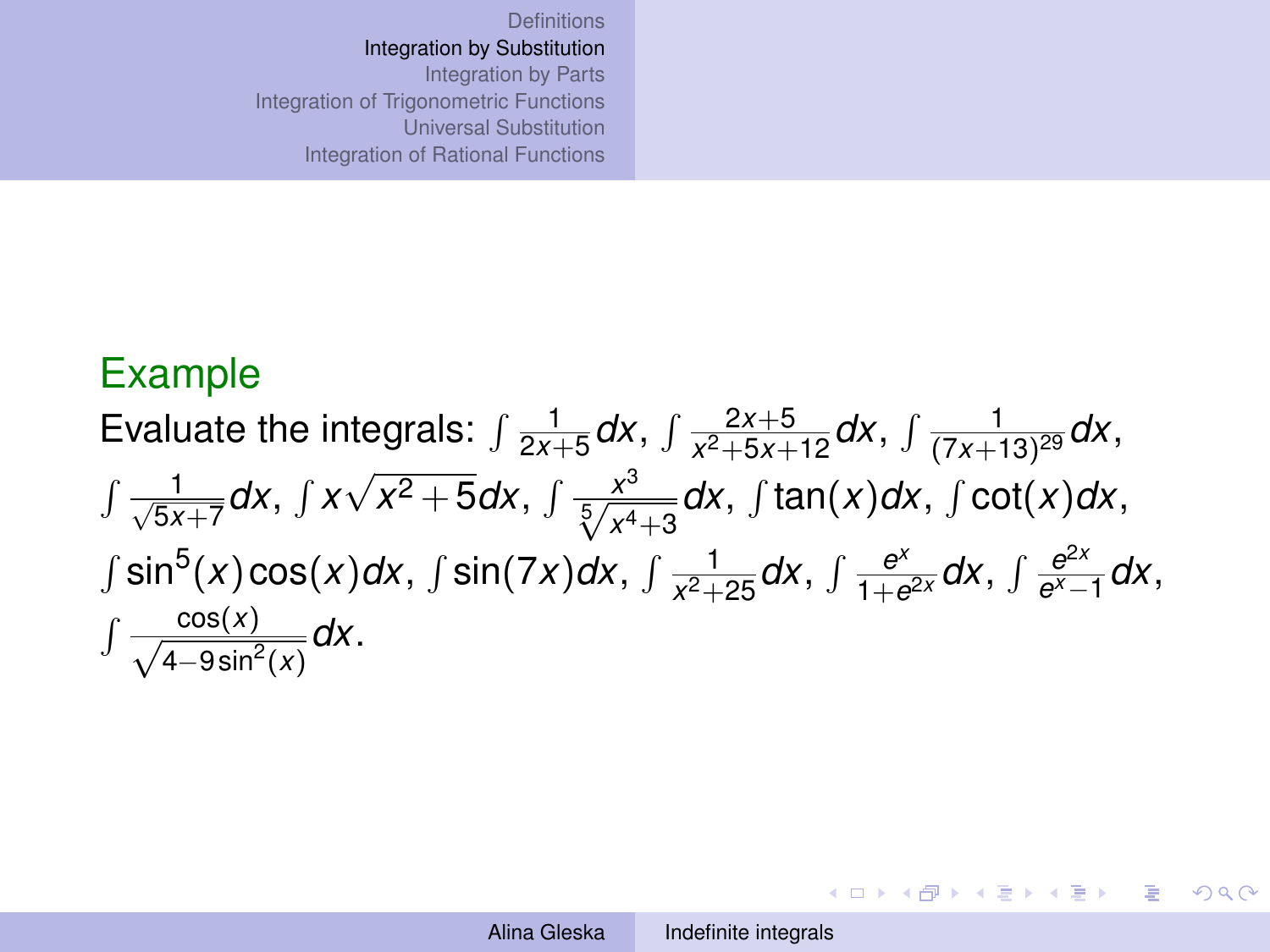## <span id="page-7-0"></span>Theorem (Integration by Parts)

*If the functions f and g are differentiable in some interval* (*a*,*b*) *then*

$$
\int f(x)g'(x)dx = f(x)g(x) - \int f'(x)g(x)dx.
$$

## Example

Evaluate the integrals:  $\int x \cdot \cos(x) dx$ ,  $\int \ln(x) dx$ ,  $\int x \cdot \ln(x) dx$ ,  $\int$  arctan(*x*)*dx*,  $\int$   $e^{x} \cdot \sin(x) dx$ .

イロン イ押ン イヨン イヨン 一重

 $QQ$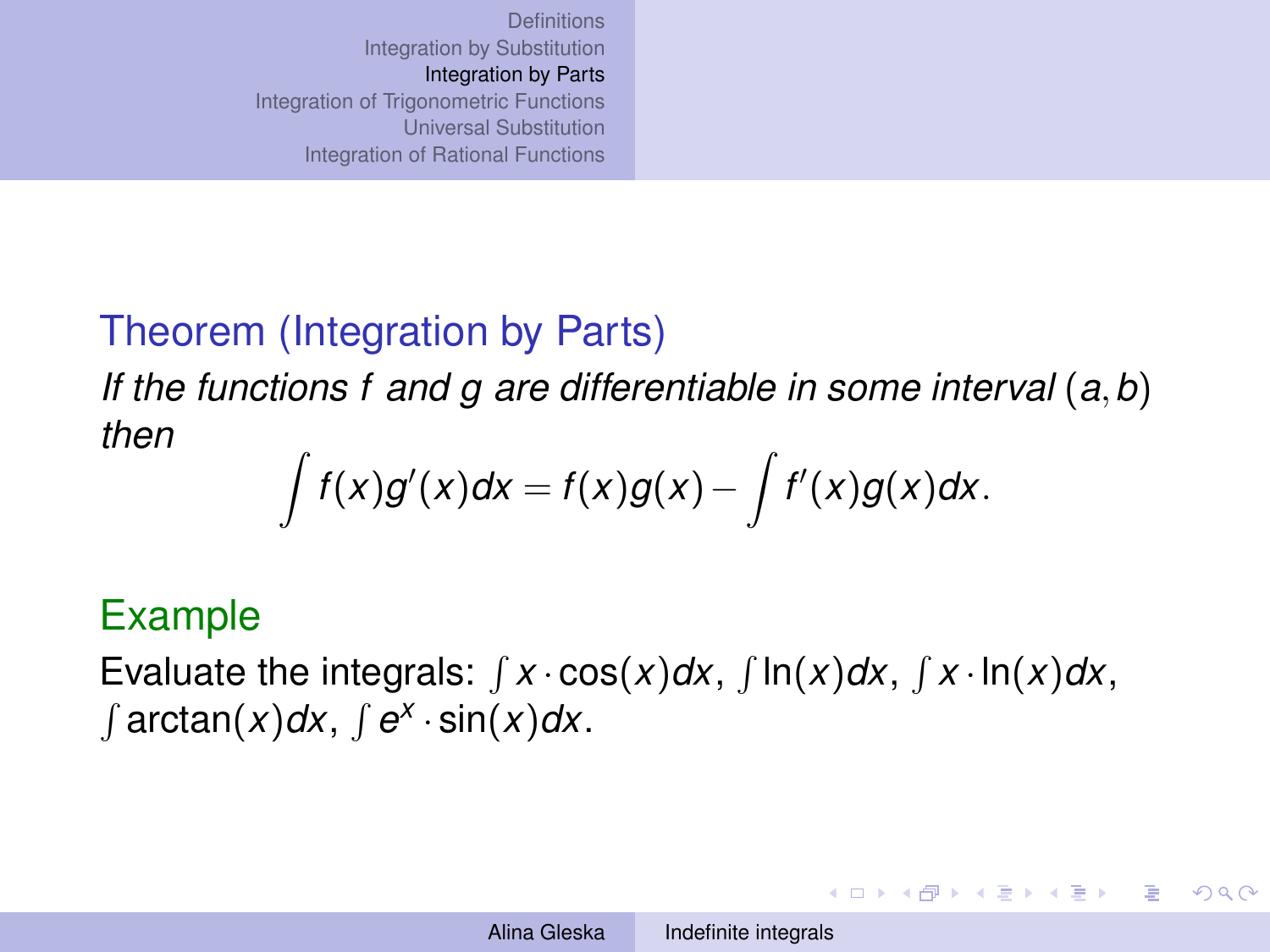### <span id="page-8-0"></span>Integration of Trigonometric Functions

## Example

Evaluate the integrals:  $\int$  sin(*x*)*dx*,  $\int$  cos(*x*)*dx*,  $\int \frac{1}{\cos^2}$  $\frac{1}{\cos^2(x)}dx$ ,  $\int \frac{1}{1}$  $\frac{1}{\sin^2(x)}$ *dx*,  $\int \sin(x) \cos(x) dx$ ,  $\int \sin^2(x) dx$ ,  $\int \cos^2(x) dx$ ,  $\int \sin^2(x) \cos^2(x) dx$ ,  $\int \sin^3(x) dx$ ,  $\int \sin^3(x) \cos^2(x) dx$ ,  $\int \sin^2(x) \cos^5(x) dx$ ,  $\int \sin^3(x) \cos^3(x) dx$ .

イロン イ押ン イヨン イヨン 一重

 $QQ$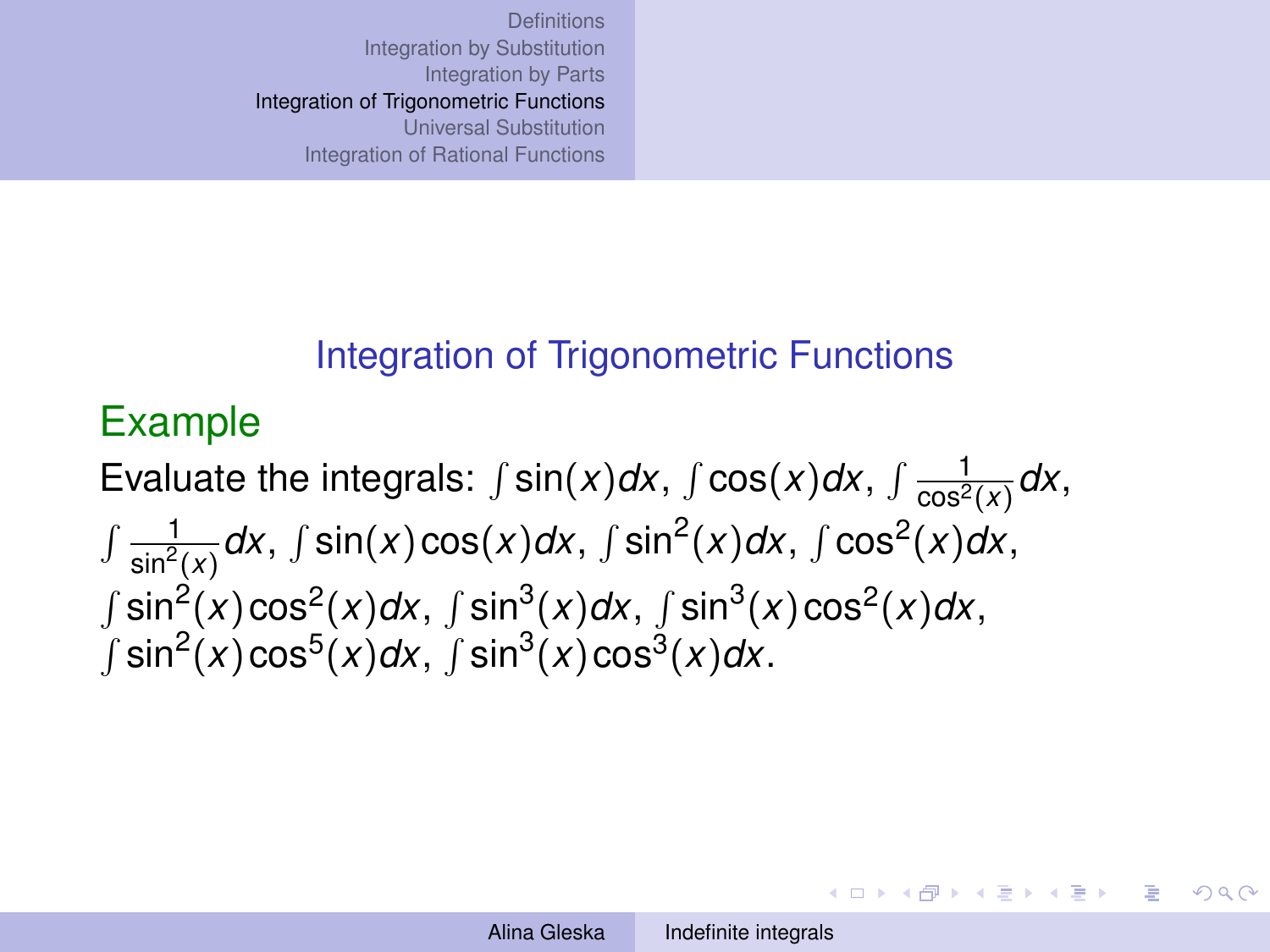The recurrence formulas:

$$
\int \sin^n(x)dx = -\frac{1}{n}\cos(x)\sin^{n-1}(x) + \frac{n-1}{n}\int \sin^{n-2}(x)dx
$$

and

$$
\int \cos^n(x)dx = \frac{1}{n}\sin(x)\cos^{n-1}(x) + \frac{n-1}{n}\int \cos^{n-2}(x)dx.
$$

#### Example

Evaluate the integrals:  $\int \sin^4(x) dx$  and  $\int \cos^6(x) dx$ .

KO KA KE KE KE KE YA G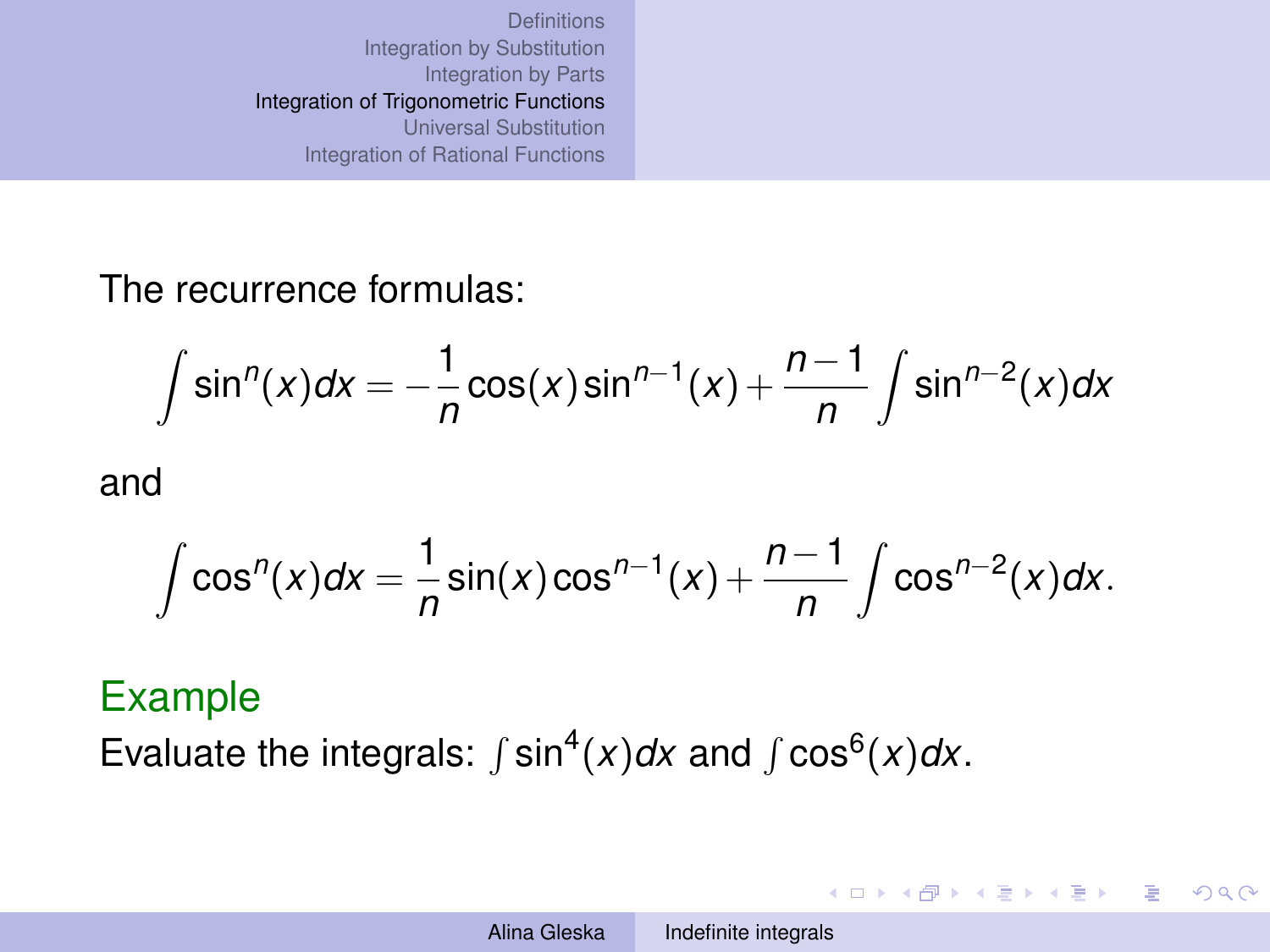The reduction formulas:

$$
\sin(\alpha)\cos(\beta) = \frac{1}{2}(\sin(\alpha+\beta) + \sin(\alpha-\beta)),
$$

$$
\cos(\alpha)\cos(\beta) = \frac{1}{2}(\cos(\alpha + \beta) + \cos(\alpha - \beta)),
$$
  
\n
$$
\sin(\alpha)\sin(\beta) = -\frac{1}{2}(\cos(\alpha + \beta) - \cos(\alpha - \beta)).
$$

#### Example

Evaluate the integrals:  $\int$  sin(3*x*) cos(2*x*)*dx*,  $\int \cos(5x)\cos(7x)dx$ , and  $\int \sin(5x)\sin(2x)dx$ .

4 ロ > 4 何 > 4 ミ > 4 ミ > - ミ

 $2Q$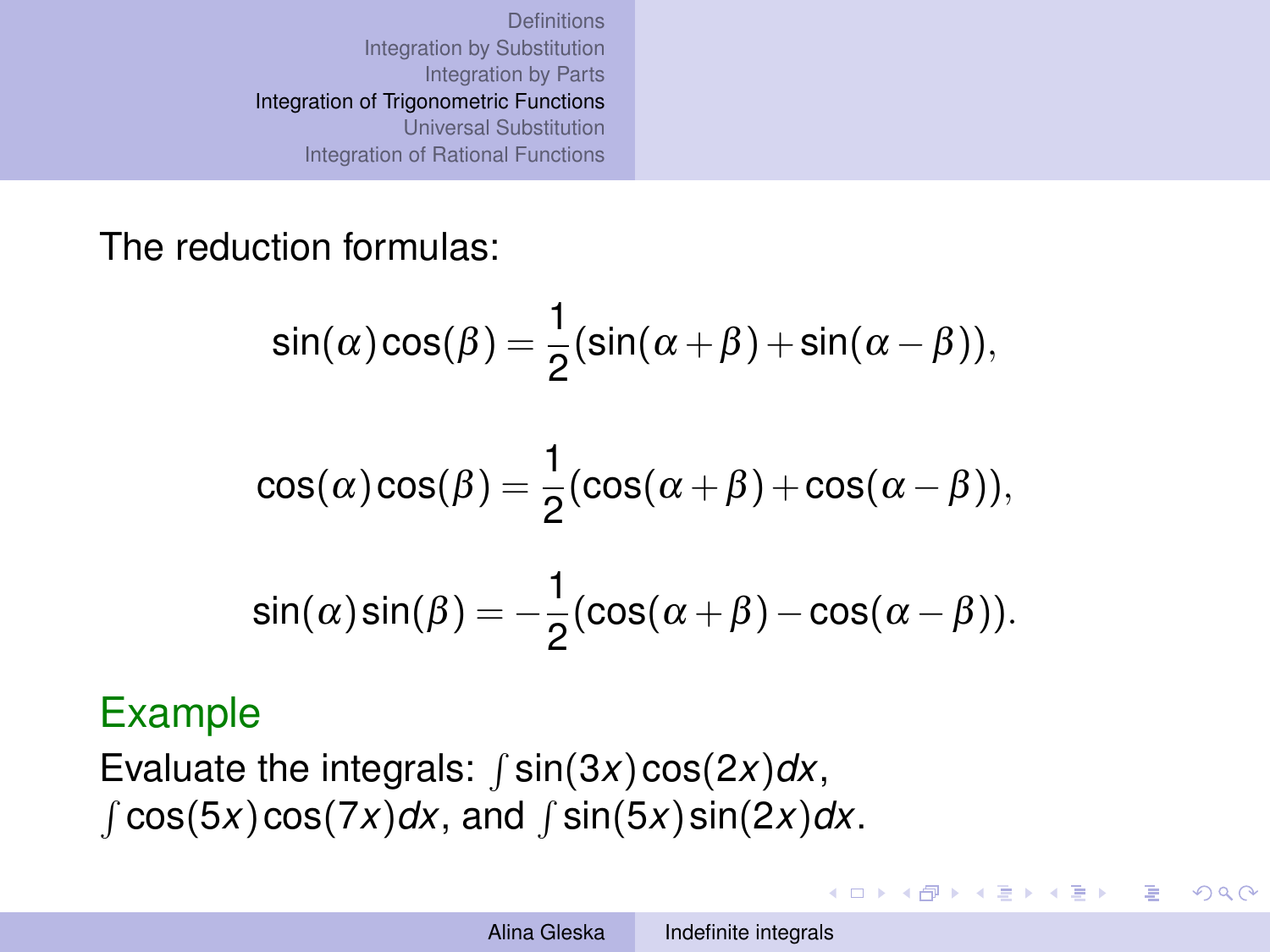#### <span id="page-11-0"></span>Universal Substitution:

$$
t = \tan(\frac{x}{2}) \qquad \sin(x) = \frac{2t}{1+t^2}
$$
  

$$
dx = \frac{2}{1+t^2}dt \quad \cos(x) = \frac{1-t^2}{1+t^2}
$$

#### Example

Evaluate the integrals:  $\int \frac{dx}{2 + \cos x}$  $\frac{dx}{2 + \cos(x)}$  and  $\int \frac{dx}{1 + \sin(x)}$  $\frac{dx}{1+\sin(x)+\cos(x)}$ .

イロン イ押ン イミン イヨン ニヨー

 $2990$